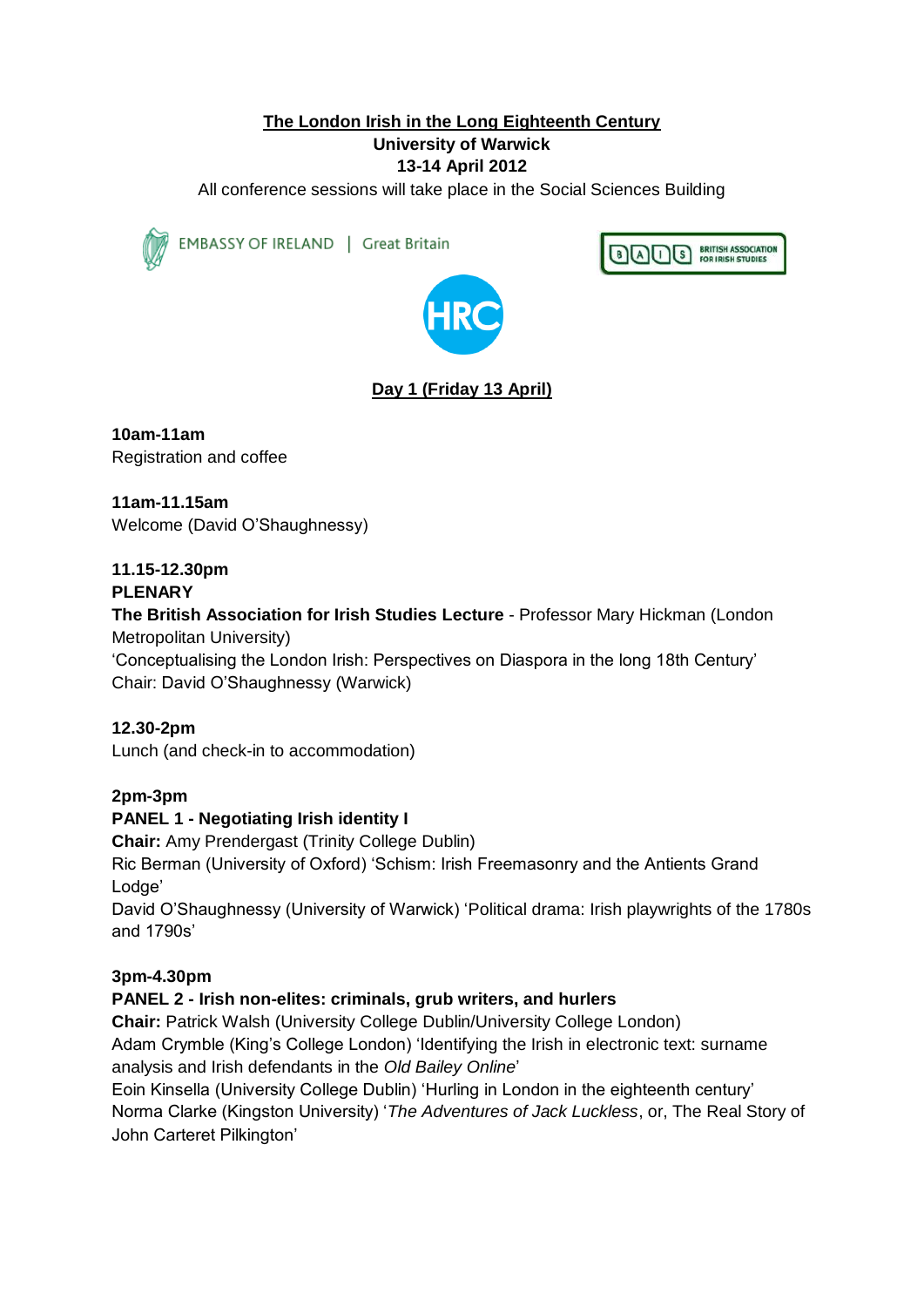**4.30pm-5pm**

Coffee

#### **5pm-6.15pm PLENARY -** Dr Toby Barnard (University of Oxford) 'London and the Irish: the tangible and intangible' Chair: Mark Knights (Warwick)

## **7.30pm CONFERENCE DINNER**

# **Day 2 (Saturday 14 April)**

## **9.30am-10.45am**

**PLENARY** - Professor Claire Connolly (Cardiff University) '"London Revisited": conversations and comparisons across time and space' Chair: Jacqueline Labbe (Warwick)

# **10.45am-11.15am**

Coffee

## **11.15am-12.45pm**

## **PANEL 3 - Negotiating Irish identity II**

**Chair:** Norma Clarke (Kingston)

Nigel Aston (University of Leicester) 'Irish or English?: The rise and rise of John Fitzmaurice Petty in the 1750s'

Ruth Musielak (University College Dublin) 'Intimate identities: an Irish gentlewoman in early eighteenth-century London, 1716-30'

Amy Prendergast (Trinity College Dublin) ''You have among you more imported sense and virtue than I fear we are likely to repay you': The Irish Bluestockings in London'

## **12.45pm-2pm**

Lunch

# **2pm-3.30pm**

# **PANEL 4 - Green Shoots of Capitalism**

**Chair:** Ric Berman (University of Oxford)

Patrick Walsh (University College Dublin/University College London) 'Irish money on the London market: Ireland, the Anglo-Irish and the South Sea Bubble of 1720'

Craig Bailey (Villanova University) 'An Irish lawyer in London: the case of Joseph Stacpoole' John Bergin (Queen's University Belfast) 'The politics of wealthy Irish Catholics in London, 1690-1800'

# **3.30pm-4pm**

Coffee